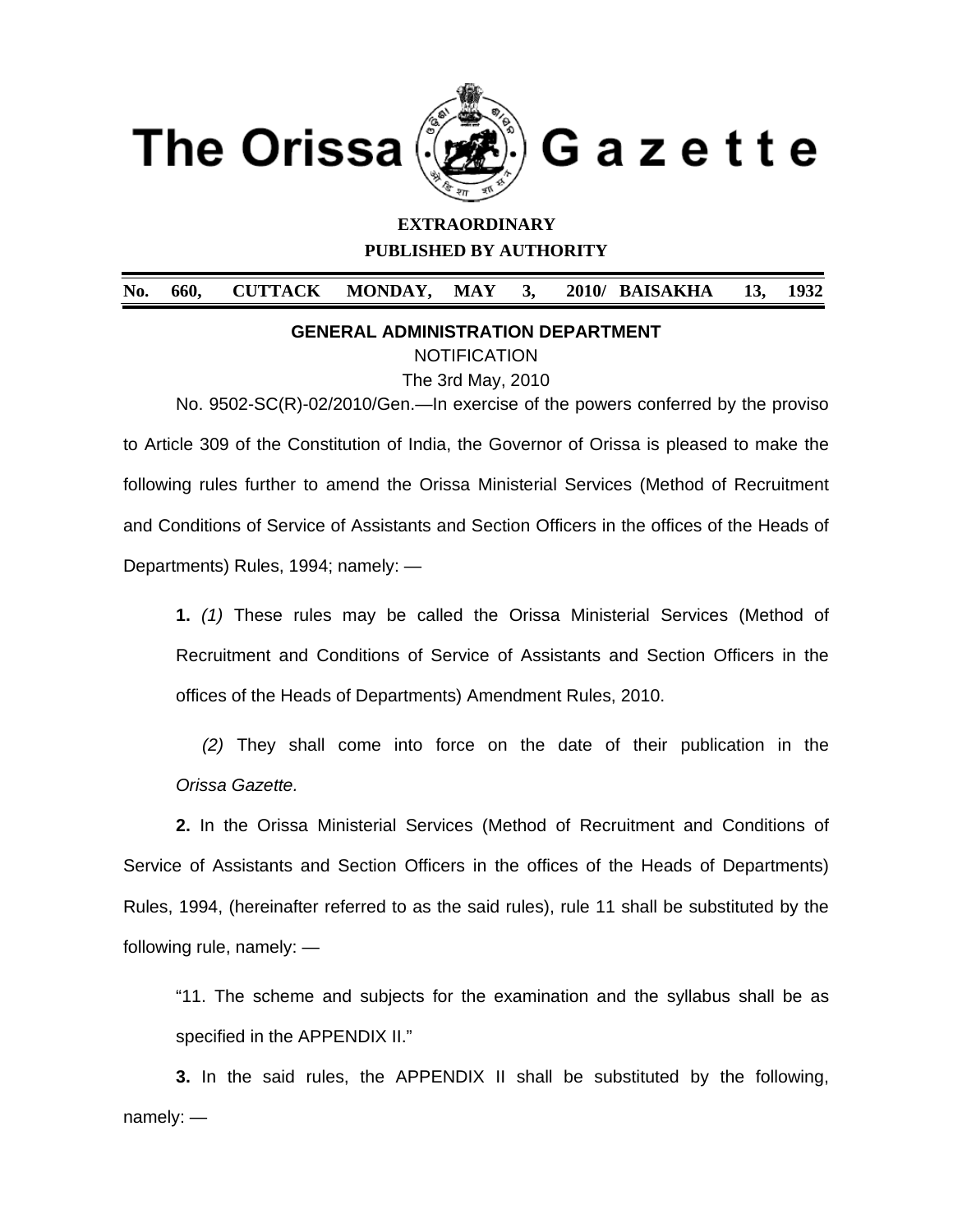### **"APPENDIX II**

## *(See Rule 11)*

## **Scheme and Subjects for the Examination**

| Papers               | <b>Subjects</b>                          | <b>Maximum Marks</b> | Time    |  |  |
|----------------------|------------------------------------------|----------------------|---------|--|--|
| <b>WRITTEN TEST</b>  |                                          |                      |         |  |  |
| Paper I              | Language Test(English & Oriya)           | 100                  | 2 hours |  |  |
| Paper II             | General Knowledge (Objective)            | 100                  | 1 hours |  |  |
| Paper III            | Mathematics (Objective)                  | 100                  | 3 hours |  |  |
|                      | <b>Basic Computer Skills (Objective)</b> | 100                  |         |  |  |
|                      | <b>TOTAL:</b>                            | 400                  |         |  |  |
| PRACTICAL SKILL TEST |                                          |                      |         |  |  |
|                      | <b>Basic Computer Skills</b>             | 50                   | 1 hour  |  |  |

*NOTE: (i)* The standard of examination shall be equivalent to that of Higher Secondary Examination.

*(ii)* Those who will qualify the written test shall be called for the practical skill test.

 *(iii)* The practical skill test shall be of qualifying nature.

## **SYLLABUS**

## **1. Language Test (English and Oriya).**

A. **English Language Test:** —(50 marks)

#### *(a)* **GRAMMAR** (20 marks)

- *(i)* Verbs: Tenses, Modal, Active and Passive voice, Subject-verb concord, non-finite verb forms (infinitives and participles).
- *(ii)* Sentence Structure: Connectors, Types of sentences, Types of Phrases and Clause, Direct and Indirect speech, Comparison.
- *(iii)* Other Areas: Determiners, Pronouns, Prepositions

#### *(b)* **READING** (10 marks)

Unseen passage (400-450 words in length) with a variety of comprehension questions including vocabulary.

# *(c)* **WRITING** (20 marks) *(i)* Essay writing on familiar topics (within 250 words) (10 marks)

*(ii)* Letter Writing (Personal letter, applications, Business and Official) (within 150 words) (10 marks)

#### 2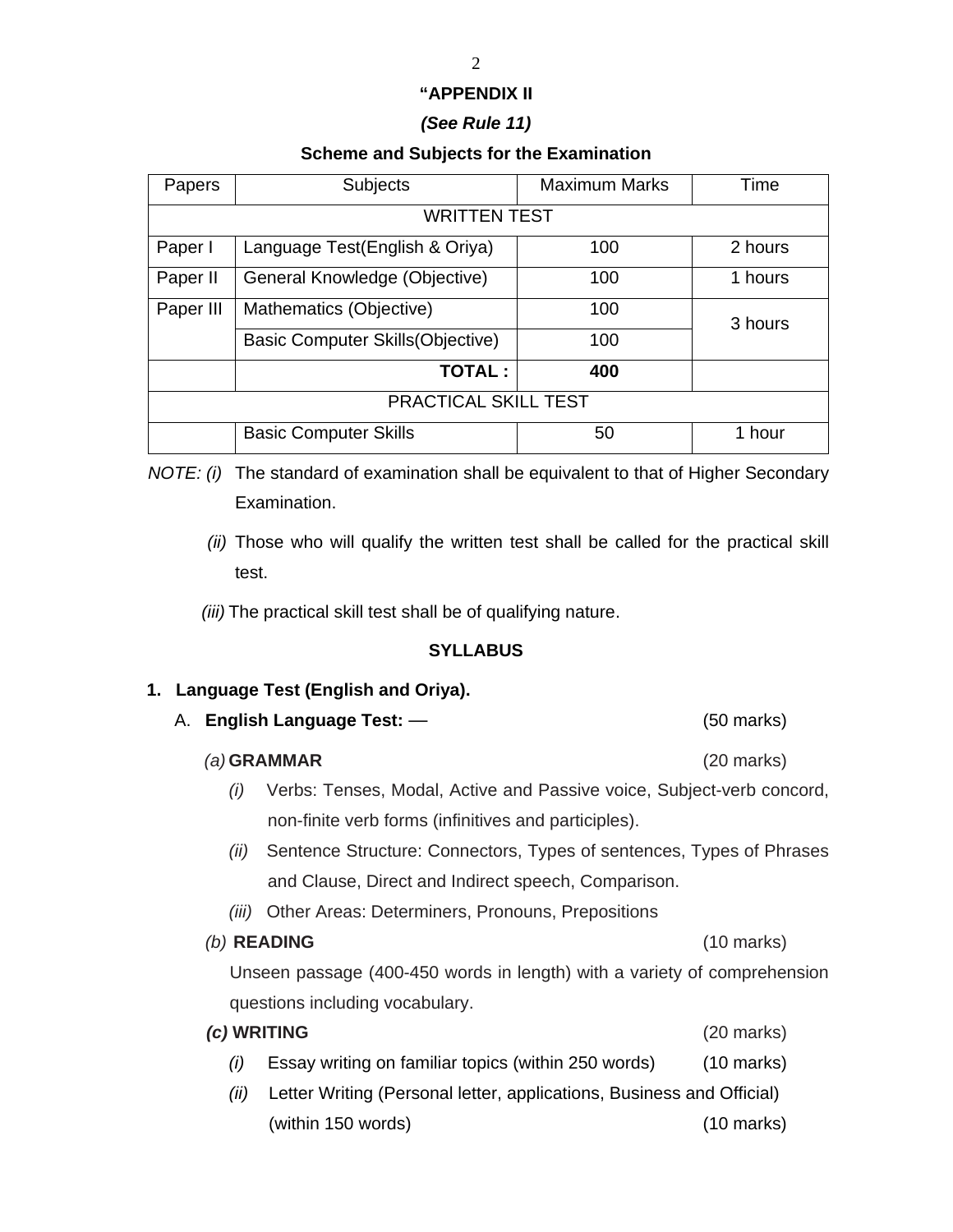| В.                                                    | Oriya Language Test: - |                                                          | $(50$ marks)         |
|-------------------------------------------------------|------------------------|----------------------------------------------------------|----------------------|
|                                                       | (a) GRAMMAR            |                                                          | $(20$ marks)         |
|                                                       | (I)                    | Transformation of sentences (02 marks)                   |                      |
|                                                       |                        | Affirmative, Negative, Interrogative, Exclamatory<br>(i) |                      |
|                                                       |                        | Simple, Compound, Complex<br>(ii)                        |                      |
|                                                       | (2)                    | Transformation of words (noun to adjective and           | $(02 \text{ marks})$ |
|                                                       |                        | adjective to noun)                                       |                      |
|                                                       | (3)                    | Sandhi                                                   | $(02 \text{ marks})$ |
|                                                       | (4)                    | Samasa                                                   | $(03$ marks)         |
|                                                       | (5)                    | Antonyms and Synonyms                                    | $(02 \text{ marks})$ |
|                                                       | (6)                    | Correction of common errors in words                     | $(03$ marks)         |
|                                                       | (7)                    | <b>Idioms and Phrases</b>                                | $(02 \text{ marks})$ |
|                                                       | (8)                    | <b>Taddhita and Krudanta</b>                             | $(02 \text{ marks})$ |
|                                                       | (9)                    | <b>Punctuation marks</b>                                 | $(02 \text{ marks})$ |
|                                                       |                        | (b) COMPOSITION                                          | $(20$ marks)         |
|                                                       |                        | (1) Essay writing on familiar topics and personality     | $(10 \text{ marks})$ |
| (within 250 words)                                    |                        |                                                          |                      |
| (2) Letter Writing (Personal letter, applications,    |                        |                                                          |                      |
|                                                       |                        | Business and Official) (within 150 words)                | $(05$ marks)         |
| (3) Translation (One English passage of around        |                        |                                                          |                      |
|                                                       |                        | 100 words to be translated into Oriya)                   | $(05$ marks)         |
| (c) COMPREHENSION OF AN UNSEEN PASSAGE $5 \times 2 =$ |                        | $(10 \text{ marks})$                                     |                      |
|                                                       |                        | Five short questions to be asked                         |                      |

**2. General knowledge:—** In this category, there should be a series of questions of different categories like –

- *(a)* Matching Historical events with dates, personalities and places,
- *(b)* Geographical facts with places,
- *(c)* States, Countries and Institutions with Headquarters,
- *(d)* Books and authors,
- *(e)* Scientific facts and discoveries with dates, persons and uses,
- *(f)* Current events with places and personalities, and
- *(g)* Matching questions of miscellaneous type.

3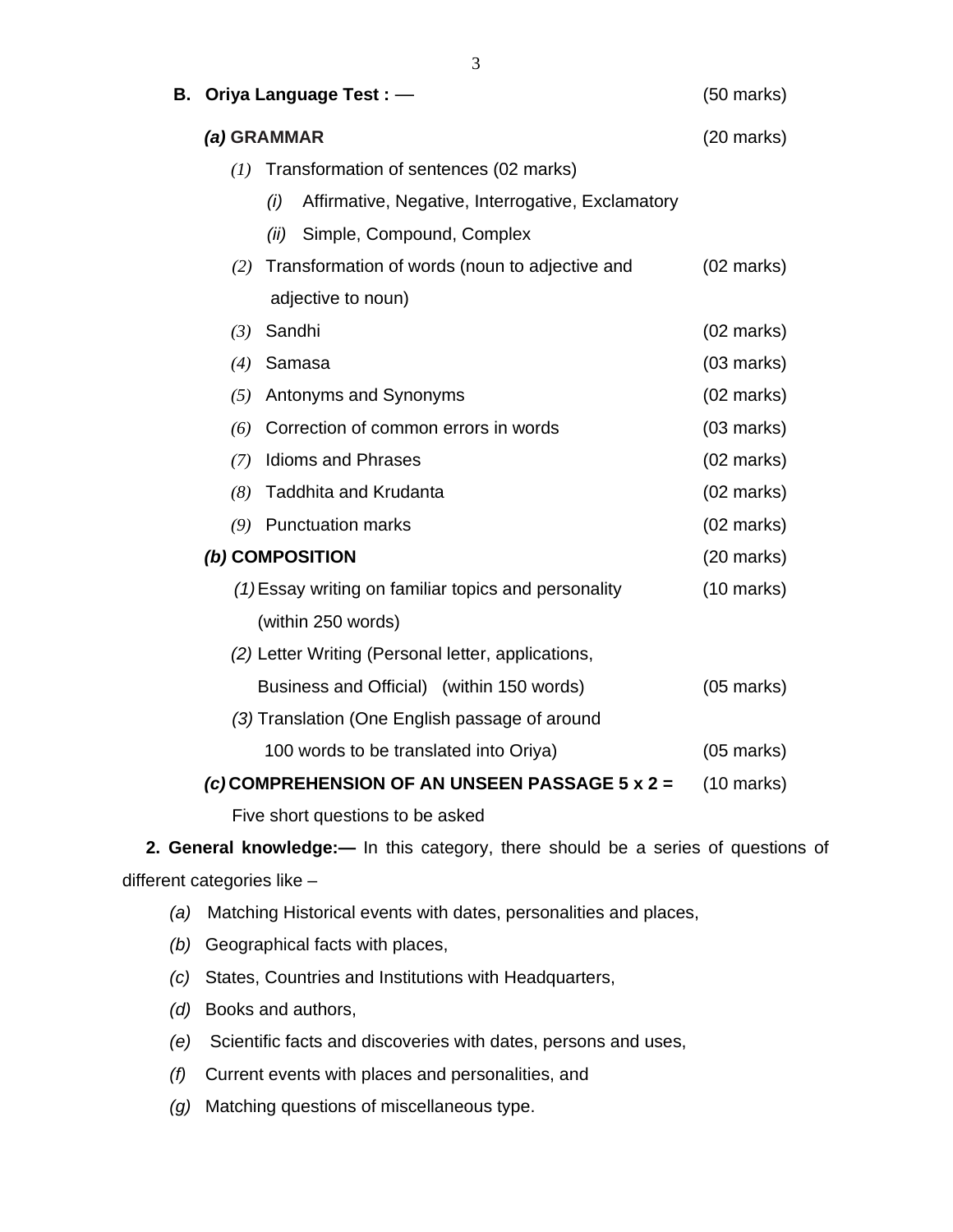# **3. Mathematics:—** (100 marks)

- *(i)* Fractions and Decimals
- *(ii)* Percentage
- *(iii)* Average
- *(iv)* Simple Interest and Compound Interest
- *(v)* Rates and Taxes, Insurance
- *(vi)* Profit, Loss and Discount
- *(vii)* Mixtures
- *(viii)* Partnership
- *(ix)* Problems on Time and Work
- *(x)* Problems on Time and Distance
- *(xi)* Ratio and Proportion
- *(xii)* Statistics

Under this, there will be a series of question in practical Mathematics required for day-to-day use. The questions would be such as to test candidate's ability to work out with quickness and accuracy.

# **4. Basic Computer Skills: —** (100 marks)

- *(i)* MS Windows: Introduction of Windows
- *(ii)* MS Office: MS Word, MS Power Point, MS Excel and MS Access
- **5. Practical Skill Test:** Topics for practical test:
	- **(I) WINDOWS** operating system

To test some of the following basic system operations on file/folder(s):

- Create, Rename, Copy/Cut/Paste, Delete
- Using Clipboard

# **(II) MS WORD**

A Paragraph in MS Word incorporating some of the tools given below to be tested during the examination.

- Editing and Formatting text and paragraph
- Page and Paragraph Set up
- Inserting pictures and Word Art

# **(III) MS POWER POINT**

A Power Point presentation with 2/3 slides using some of the tools given below to be tested during the examination:

• Editing and formatting slides